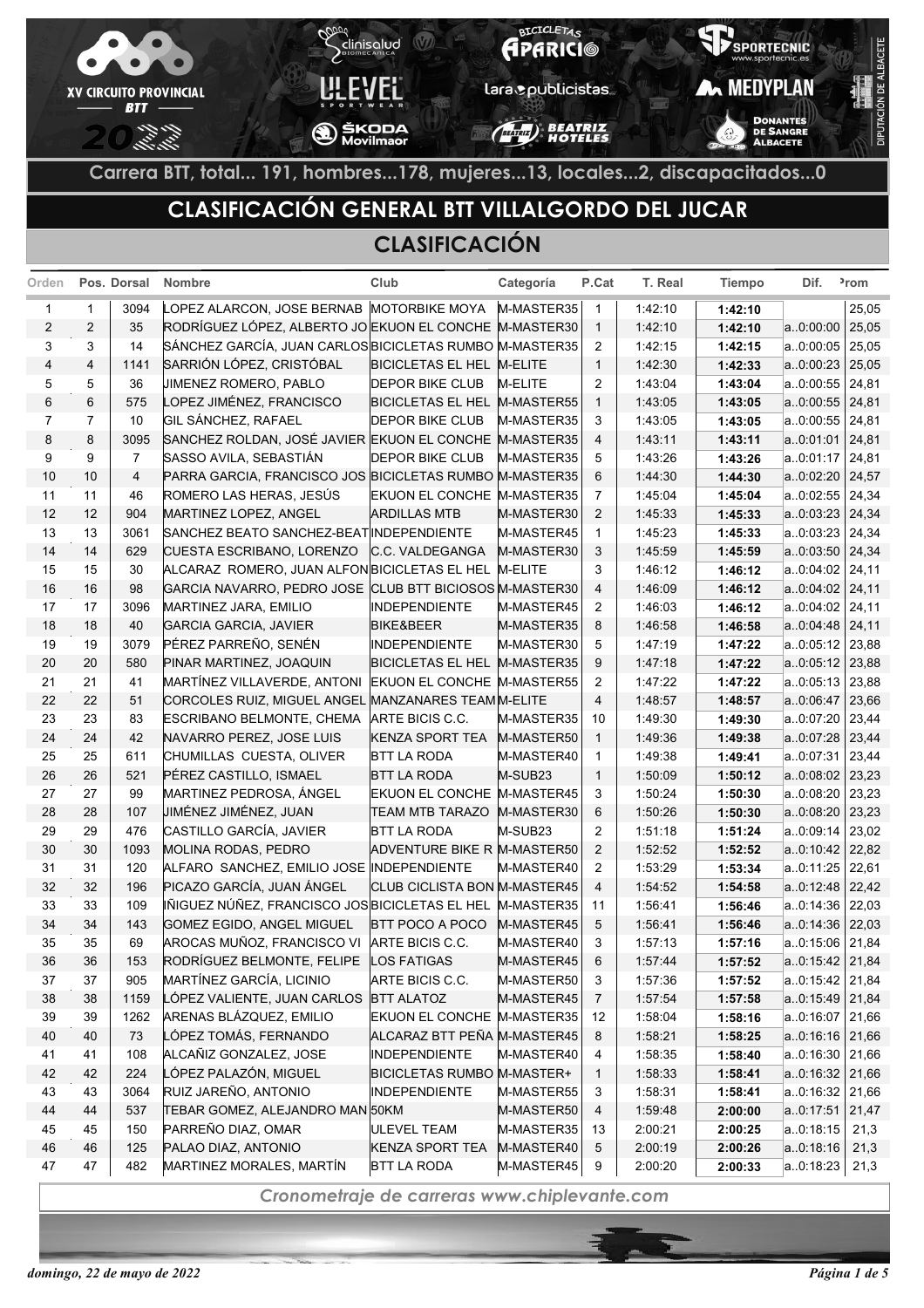

## **CLASIFICACIÓN GENERAL BTT VILLALGORDO DEL JUCAR**

#### **CLASIFICACIÓN**

| Orden |    | Pos. Dorsal | <b>Nombre</b>                                           | Club                               | Categoría  | P.Cat          | T. Real | <b>Tiempo</b> | Dif.              | <sup>2</sup> rom |
|-------|----|-------------|---------------------------------------------------------|------------------------------------|------------|----------------|---------|---------------|-------------------|------------------|
| 48    | 48 | 619         | PÉREZ MARTÍNEZ, FRANCISCO M BTT POCO A POCO             |                                    | M-MASTER30 | $\overline{7}$ | 2:00:27 | 2:00:38       | a.0:18:29         | 21,3             |
| 49    | 49 | 192         | AGRAZ LOPEZ, FRANCISCO                                  | <b>ADENTEC</b>                     | M-MASTER50 | 5              | 2:00:41 | 2:00:47       | a.0:18:38         | 21,3             |
| 50    | 50 | 800         | GARCÍA GONZÁLEZ, JESÚS                                  | TEAM PREMIER HEL M-MASTER45        |            | 10             | 2:00:49 | 2:01:00       | a0:18:50          | 21,3             |
| 51    | 51 | 152         | RUIZ HERVAS, JOSE                                       | <b>BICIALMUERZO</b>                | M-MASTER45 | 11             | 2:00:56 | 2:01:02       | a.0:18:53         | 21,12            |
| 52    | 52 | 160         | MARTINEZ GRACIA, EMILIO JUAN DEPOR BIKE CLUB            |                                    | M-MASTER45 | 12             | 2:01:33 | 2:01:40       | a.0:19:30         | 21,12            |
| 53    | 53 | 3081        | MARTÍNEZ GARCIA, ENRIQUE                                | BTT AMAGAETS                       | M-MASTER35 | 14             | 2:01:29 | 2:01:41       | a0:19:31          | 21,12            |
| 54    | 54 | 231         | NAVARRO CEBRIAN, JUAN ANGE                              | ARTE BICIS C.C.                    | M-MASTER45 | 13             | 2:01:53 | 2:02:02       | a.0:19:52         | 20,95            |
| 55    | 55 | 881         | CANTERO MANCEBO, CARLOS                                 | <b>INDEPENDIENTE</b>               | M-MASTER30 | 8              | 2:01:46 | 2:02:02       | a.0:19:52         | 20,95            |
| 56    | 56 | 3078        | <b>GOMEZ HERAS, JOSE</b>                                | INDEPENDIENTE                      | M-MASTER55 | $\overline{4}$ | 2:01:44 | 2:02:02       | a.0:19:53         | 20,95            |
| 57    | 57 | 175         | BAIDES ABELLAN, PEDRO JESUS BTT LA RODA                 |                                    | M-MASTER50 | 6              | 2:02:53 | 2:02:58       | a0:20:48          | 20,95            |
| 58    | 58 | 1391        | <b>GRAS SAEZ, JOSE LUIS</b>                             | <b>INDEPENDIENTE</b>               | M-MASTER30 | 9              | 2:03:18 | 2:03:32       | a.0:21:22         | 20,78            |
| 59    | 59 | 3070        | SÁNCHEZ CUEVAS, PEDRO JOSÉ INDEPENDIENTE                |                                    | M-MASTER30 | 10             | 2:03:20 | 2:03:32       | a.0:21:23         | 20,78            |
| 60    | 60 | 142         | SAIZ ESCRIBANO, JUAN                                    | <b>BTT BICIQUINGOS</b>             | M-MASTER55 | 5              | 2:04:04 | 2:04:10       | a.0:22:00         | 20,61            |
| 61    | 61 | 483         | COLLADOS MARTI, JOSE MANUEL INDEPENDIENTE               |                                    | M-MASTER50 | 7              | 2:04:22 | 2:04:31       | a.0:22:21         | 20,61            |
| 62    | 62 | 134         | PEREZ MOLINA, ANGEL LUCIANO DEPOR BIKE CLUB             |                                    | M-MASTER50 | 8              | 2:04:55 | 2:05:03       | a.0.22.53         | 20,44            |
| 63    | 63 | 555         | PEREZ SANCHEZ, MARIO                                    | <b>ADVENTURE BIKE R M-MASTER55</b> |            | 6              | 2:05:34 | 2:05:45       | a.0:23:35         | 20,44            |
| 64    | 64 | 303         | ORTIZ MACIÁ, JOSE LUIS                                  | A.PEÑA BTT LOS TO M-MASTER40       |            | 6              | 2:05:59 | 2:06:09       | a.0.23.59         | 20,28            |
| 65    | 65 | 198         | CALERO CERDAN, JUAN CARLOS BICICLETAS APARIC M-MASTER35 |                                    |            | 15             | 2:06:29 | 2:06:35       | a.0:24:26         | 20,28            |
| 66    | 66 | 919         | ROSILLO HERRAIZ, BENJAMIN                               | <b>BIKERS &amp; FRIENDS</b>        | M-MASTER30 | 11             | 2:06:20 | 2:06:36       | a.0:24:26         | 20,28            |
| 67    | 67 | 302         | CAÑADAS CASTILLO, JOSÉ JOAQ ROBLE BIKE                  |                                    | M-MASTER45 | 14             | 2:06:28 | 2:06:36       | a.0:24:27         | 20,28            |
| 68    | 68 | 783         | BRAZALEZ CASTELLANOS, JULIÁ ROBLE BIKE                  |                                    | M-MASTER50 | 9              | 2:06:21 | 2:06:37       | a.0.24:27         | 20,28            |
| 69    | 69 | 821         | MORENO LOPEZ, GREGORIO                                  | INDEPENDIENTE                      | M-MASTER50 | 10             | 2:06:36 | 2:07:01       | a.0:24:52         | 20,12            |
| 70    | 70 | 3073        | RUIZ VILLAR, RAÚL                                       | CLUB CICLISTA BAN M-SUB23          |            | 3              | 2:06:48 | 2:07:13       | a.0.25.03         | 20,12            |
| 71    | 71 | 214         | MARTINEZ HERNANDEZ, JUAN FRULEVEL TEAM                  |                                    | M-MASTER+  | 2              | 2:07:06 | 2:07:13       | a.0:25:04         | 20,12            |
| 72    | 72 | 1568        | HERRAIZ MOYA, ROBERTO                                   | <b>BTT LA RODA</b>                 | M-MASTER45 | 15             | 2:07:23 | 2:07:37       | a.0.25.28         | 20,12            |
| 73    | 73 | 609         | CORREIA REALISTA, PAULO JOR                             | <b>BTT LA RODA</b>                 | M-MASTER45 | 16             | 2:07:22 | 2:07:38       | a.0.25.28         | 20,12            |
| 74    | 74 | 1372        | MOYA, ENRIQUE                                           | <b>INDEPENDIENTE</b>               | M-MASTER35 | 16             | 2:07:23 | 2:07:38       | a.0.25.28         | 20,12            |
| 75    | 75 | 123         | QUESADA RODRÍGUEZ, MANUEL                               | PIOVRAS TEAM.                      | M-MASTER50 | 11             | 2:08:02 | 2:08:06       | a.0:25:56         | 19,96            |
| 76    | 76 | 229         | ALFARO MARTINEZ, TOMÁS                                  | <b>INDEPENDIENTE</b>               | M-MASTER50 | 12             | 2:07:59 | 2:08:07       | a0:25:57          | 19,96            |
| 77    | 77 | 58          | GARIJO MARTINEZ, MANUEL                                 | <b>BICICLETAS RUMBO M-MASTER45</b> |            | 17             | 2:08:04 | 2:08:07       | a.0:25:57         | 19,96            |
| 78    | 78 | 547         | ONRUBIA MARTINEZ, DAVID                                 | A.PEÑA BTT LOS TO M-ELITE          |            | 5              | 2:07:51 | 2:08:08       | a0:25:58          | 19,96            |
| 79    | 79 | 92          | MARTÍNEZ LINARES, JOSE LUIS                             | <b>ULEVEL TEAM</b>                 | M-MASTER55 | 7              | 2:08:58 | 2:09:02       | a.0:26:53         | 19,81            |
| 80    | 80 | 1361        | GÓMEZ SÁNCHEZ, JOSE RAMÓN                               | <b>INDEPENDIENTE</b>               | M-MASTER35 | 17             | 2:09:03 | 2:09:20       | a.0.27.10         | 19,81            |
| 81    | 81 | 256         | <b>GARCIA ORTIZ, SERVULO</b>                            | ALBACETE CYCLING M-MASTER+         |            | 3              | 2:09:57 | 2:10:05       | a.0:27:55         | 19,66            |
| 82    | 82 | 484         | GONZÁLEZ CUERDA, FRANCISCO CLUB BTT VOY SOB M-MASTER45  |                                    |            | 18             | 2:09:52 | 2:10:06       | a.0:27:56         | 19,66            |
| 83    | 83 | 185         | <b>VILLAR GARRIGOS, ALFONSI</b>                         | FERROICE-CONTRA F-MASTER50         |            | $\mathbf{1}$   | 2:10:18 | 2:10:24       | a0:28:14          | 19,66            |
| 84    | 84 | 209         | GARCIA ATIENZA, JUAN ÁNGEL                              | FERROICE-CONTRA M-MASTER50         |            | 13             | 2:10:19 | 2:10:24       | a.0.28.15         | 19,66            |
| 85    | 85 | 3093        | PEREZ ATENCIA, MIGUEL ANGEL ALBACETE CYCLING M-MASTER45 |                                    |            | 19             | 2:10:19 | 2:10:25       | a0:28:15          | 19,66            |
| 86    | 86 | 1742        | FUENTES SÁNCHEZ, FRANCISCO INDEPENDIENTE                |                                    | M-ELITE    | $\,6$          | 2:10:45 | 2:11:02       | a.0.28.52         | 19,51            |
| 87    | 87 | 167         | CEBRIÁN MOLINA, JESUS                                   | BTT LA RODA                        | M-MASTER30 | 12             | 2:10:56 | 2:11:02       | a0:28:53          | 19,51            |
| 88    | 88 | 816         | MICO GARCÍA, GABRIEL                                    | <b>BTT AJOS XATIVA</b>             | M-MASTER50 | 14             | 2:10:49 | 2:11:03       | a.0.28.53         | 19,51            |
| 89    | 89 | 880         | CANO GRAU, JOSE LUIS                                    | INDEPENDIENTE                      | M-MASTER30 | 13             | 2:10:39 | 2:11:03       | a0.28.54          | 19,51            |
| 90    | 90 | 740         | OLIVA GRACIA, VICTOR                                    | LA PURISIMA TEAM                   | M-MASTER45 | 20             | 2:10:51 | 2:11:04       | a.0.28.54         | 19,51            |
| 91    | 91 | 156         | FERNANDEZ NAVARRO, JUAN                                 | BICICLETAS APARIC M-MASTER40       |            | 7              | 2:10:57 | 2:11:04       | a.0:28:55         | 19,51            |
| 92    | 92 | 3077        | CUESTA ESCRIBANO, PEDRO                                 | <b>INDEPENDIENTE</b>               | M-MASTER30 | 14             | 2:10:51 | 2:11:05       | a.0.28.55         | 19,51            |
| 93    | 93 | 1656        | REQUENA JATIVA, IVAN                                    | EKUON EL CONCHE M-ELITE            |            | 7              | 2:10:59 | 2:11:12       | a.0:29:02         | 19,51            |
| 94    | 94 | 3062        | MARTINEZ RUBIO, JESUS                                   | <b>BTT LA RODA</b>                 | M-MASTER40 | 8              | 2:12:13 | 2:12:31       | $a.0.30.21$ 19,36 |                  |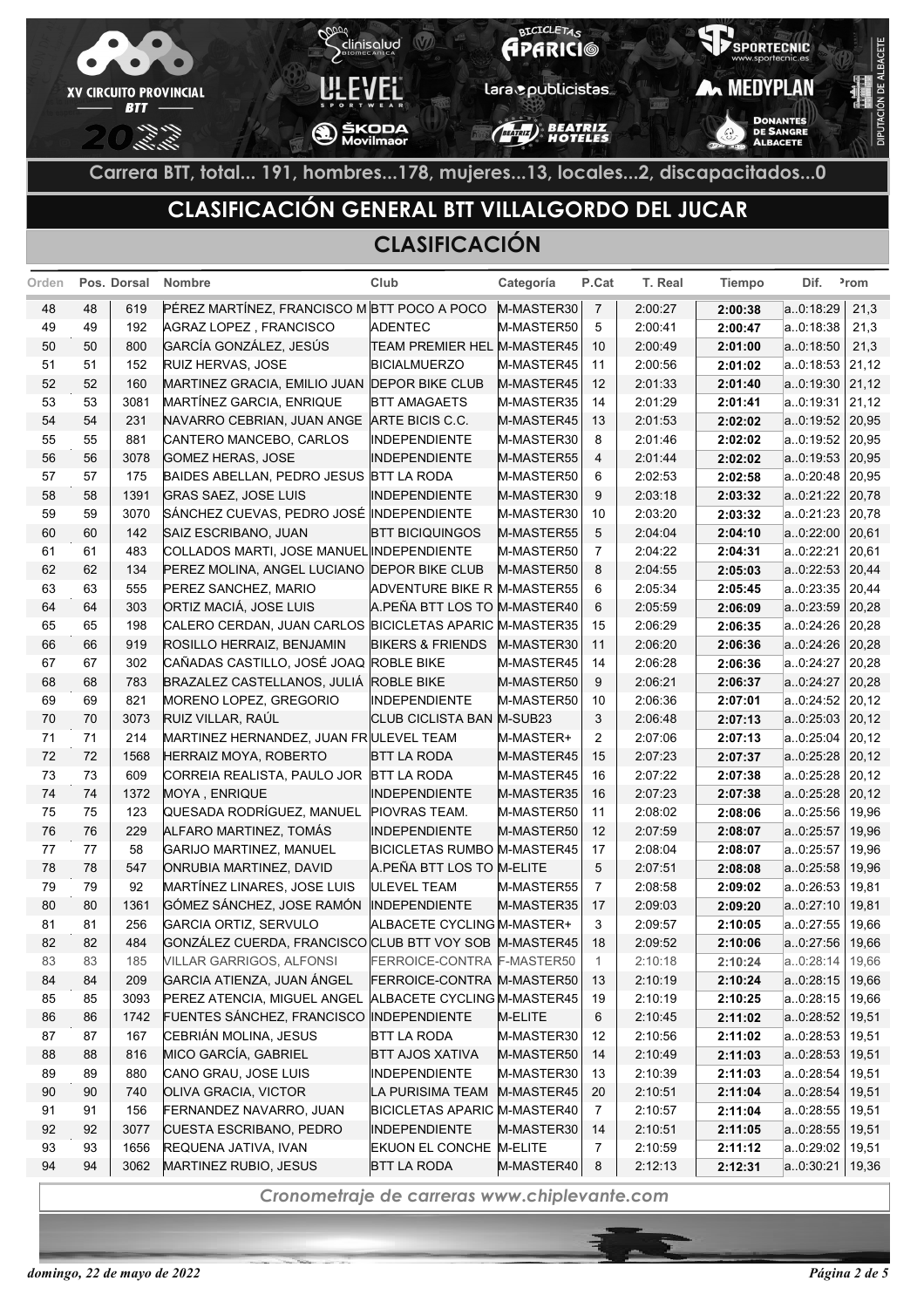

## **CLASIFICACIÓN GENERAL BTT VILLALGORDO DEL JUCAR**

#### **CLASIFICACIÓN**

| Orden      |            | Pos. Dorsal  | <b>Nombre</b>                                            | Club                                           | Categoría                | P.Cat          | T. Real            | <b>Tiempo</b>      | Dif.                   | <sup>2</sup> rom |
|------------|------------|--------------|----------------------------------------------------------|------------------------------------------------|--------------------------|----------------|--------------------|--------------------|------------------------|------------------|
| 95         | 95         | 3074         | MARTÍNEZ DE LAMO, ANTONIO                                | <b>INDEPENDIENTE</b>                           | M-MASTER45               | 21             | 2:13:19            | 2:13:36            | a.0:31:27              | 19,21            |
| 96         | 96         | 920          | ARENAS CUESTA, JOSE ANGEL                                | <b>BIKERS &amp; FRIENDS</b>                    | M-MASTER35               | 18             | 2:13:18            | 2:13:40            | a.0.31.30              | 19,21            |
| 97         | 97         | 333          | OJEDA VÁZQUEZ, CARLOS                                    | ARTE BICIS C.C.                                | M-MASTER40               | 9              | 2:13:32            | 2:13:41            | a.0.31.32              | 19,21            |
| 98         | 98         | 607          | MARTÍN DE LA VEGA GALLARDO BTT LA RODA                   |                                                | M-MASTER45               | 22             | 2:16:06            | 2:16:21            | a.0.34.11              | 18,79            |
| 99         | 99         | 171          | RUMBO CABEZUELO, MIGUEL AN BICICLETAS RUMBO M-MASTER40   |                                                |                          | 10             | 2:16:19            | 2:16:24            | a.0:34:15              | 18,79            |
| 100        | 100        | 282          | RODRÍGUEZ FERNÁNDEZ, JAVIER MANZANARES TEAM M-MASTER45   |                                                |                          | 23             | 2:17:25            | 2:17:32            | a.0.35.22              | 18,65            |
| 101        | 101        | 228          | CANO GARCÍA, JOAQUÍN                                     | ALBACETE CYCLING M-MASTER55                    |                          | 8              | 2:17:42            | 2:17:51            | a.0.35.41              | 18,65            |
| 102        | 102        | 538          | GIMÉNEZ NIETO, JESUS MANUEL A.PEÑA BTT LOS TO M-MASTER40 |                                                |                          | 11             | 2:17:36            | 2:17:51            | a.0:35:41              | 18,65            |
| 103        | 103        | 1411         | VALERO MARTINEZ, MANUEL                                  | <b>BTT LA CEJA</b>                             | M-SUB23                  | $\overline{4}$ | 2:17:51            | 2:18:09            | a0:35:59               | 18,52            |
| 104        | 104        | 356          | CANTOS MARTÍNEZ, MIGUEL ANG BTT LA MORRA                 |                                                | M-MASTER40               | 12             | 2:18:02            | 2:18:12            | a.0:36:02              | 18,52            |
| 105        | 105        | 249          | HERNÁNDEZ NOGUERO, PEDRO                                 | <b>BTT GUADALIMAR</b>                          | M-MASTER45               | 24             | 2:18:05            | 2:18:17            | a.0:36:07              | 18,52            |
| 106        | 106        | 1393         | GARCIA PLAZA, FRANCISCO JAVI INDEPENDIENTE               |                                                | M-MASTER30               | 15             | 2:18:01            | 2:18:23            | a.0:36:14              | 18,52            |
| 107        | 107        | 316          | TORTOLA JIMENEZ, JULIAN                                  | <b>BICICLETAS APARIC M-MASTER+</b>             |                          | 4              | 2:18:16            | 2:18:24            | a. 0:36:14             | 18,52            |
| 108        | 108        | 3063         | ARIAS DIAZ PARREÑO, MARIA JO EKUON BRD RACIN             |                                                | F-MASTER45               | $\overline{1}$ | 2:18:19            | 2:18:24            | a.0:36:15              | 18,52            |
| 109        | 109        | 1400         | BETETA MEDINA, MIGUEL ANGEL FLAMA BIKE                   |                                                | M-MASTER30               | 16             | 2:18:55            | 2:19:10            | a.0:37:00              | 18,38            |
| 110        | 110        | 1420         | FALOMIR TORREGROSA, MERITX LA PURISIMA TEAM              |                                                | F-MASTER30               | $\overline{1}$ | 2:18:55            | 2:19:10            | a0:37:00               | 18,38            |
| 111        | 111        | 327          | SERRANO GONZALEZ, JOSE                                   | EKUON EL CONCHE M-MASTER+                      |                          | 5              | 2:19:01            | 2:19:11            | a.0:37:02              | 18,38            |
| 112        | 112        | 267          | MARTÍNEZ ROMERO, JOSÉ VICE                               | FERROICE-CONTRA M-MASTER50                     |                          | 15             | 2:19:57            | 2:20:05            | a.0.37.56              | 18,25            |
| 113        | 113        | 735          | MARTIN LOPEZ, DIEGO                                      | LA PURISIMA TEAM                               | M-MASTER55               | 9              | 2:20:37            | 2:20:51            | a.0:38:41              | 18,25            |
| 114        | 114        | 591          | <b>FLORES ESCUDERO, ANDRÉS</b>                           | <b>BIKERS &amp; FRIENDS</b>                    | M-MASTER45               | 25             | 2:21:11            | 2:21:25            | a.0:39:15              | 18,12            |
| 115        | 115        | 3069         | IRAOLA BROX, ÓSCAR                                       | INDEPENDIENTE                                  | M-MASTER35               | 19             | 2:22:57            | 2:23:21            | a.0:41:11              | 17,87            |
| 116        | 116        | 3071         | ORTEGA DESCAZO, FRANCIS                                  | CLUB CICLISTA BAN M-MASTER40                   |                          | 13             | 2:22:57            | 2:23:21            | a.0.41.11              | 17,87            |
| 117        | 117        | 3075         | JAREÑO FERNANDEZ, BLAS                                   | <b>BIKERS &amp; FRIENDS</b>                    | M-MASTER45               | 26             | 2:23:39            | 2:23:57            | a.0.41.48              | 17,87            |
| 118        | 118        | 924          | ROMERO TEBAR, JAVIER                                     | <b>BIKERS &amp; FRIENDS</b>                    | M-MASTER45               | 27             | 2:23:37            | 2:23:58            | a.0.41.48              | 17,87            |
| 119        | 119        | 3065         | TEBAR CORTIJO, JOSE IGNACIO                              | <b>BTT LA RODA</b>                             | M-MASTER45               | 28             | 2:23:43            | 2:24:00            | a.0.41.50              | 17,87            |
| 120        | 120        | 1007         | ALARCON COTILLAS, RAFAEL                                 | <b>INDEPENDIENTE</b>                           | M-MASTER45               | 29             | 2:23:45            | 2:24:04            | a.0:41:54              | 17,75            |
| 121        | 121        | 309          | MOYA LÓPEZ, JOSE LUIS                                    | BICICLETAS APARIC M-MASTER50                   |                          | 16             | 2:24:09            | 2:24:19            | a0:42:09               | 17,75            |
| 122        | 122        | 1132         | GOMEZ GARCIA, PEDRO                                      | BICICLETAS APARIC M-MASTER35                   |                          | 20             | 2:24:24            | 2:24:48            | a.0:42:39              | 17,75            |
| 123        | 123        | 206          | SÁNCHEZ GONZÁLEZ, ANTONIO                                | POZOHONDO TEAM M-MASTER+                       |                          | 6              | 2:25:48            | 2:25:57            | a.0:43:47              | 17,62            |
| 124        | 124        | 1225         | LYUBOMIROV PETRAKIEV, GEOR CLUB BTT VOY SOB M-MASTER40   |                                                |                          | 14             | 2:26:10            | 2:26:29            | a.0:44:20              | 17,50            |
| 125        | 125<br>126 | 1560         | ESCUDERO JAREÑO, ALONSO                                  | <b>BIKERS &amp; FRIENDS</b>                    | M-MASTER40               | 15<br>17       | 2:26:14            | 2:26:36            | a.0:44:26              | 17,50            |
| 126<br>127 | 127        | 1251<br>3060 | SIDERA MUÑOZ, MIGUEL LUIS<br>RUIZ APARICIO, CARLOS       | <b>DEPOR BIKE CLUB</b><br><b>INDEPENDIENTE</b> | M-MASTER50<br>M-MASTER30 | 17             | 2:26:10<br>2:27:42 | 2:26:37<br>2:28:04 | a.0:44:27<br>a.0.45.54 | 17,50<br>17,27   |
| 128        | 128        | 402          | ALMANZAR FABIÁN, JEYFRI                                  | A.PEÑA BTT LOS TO M-ELITE                      |                          | 8              | 2:28:24            | 2:28:34            | a.0.46.25              | 17,27            |
| 129        | 129        | 323          | AVIVAR JAREÑO, JUAN FRANCIS                              | MANZANARES TEAM M-MASTER50                     |                          | 18             | 2:28:35            | 2:28:45            | a.0.46:35              | 17,27            |
| 130        | 130        | 1388         | SEVILLA AMOROS, IVAN                                     | <b>INDEPENDIENTE</b>                           | M-MASTER30               | 18             | 2:28:44            | 2:29:04            | a.0.46.54              | 17,15            |
| 131        | 131        | 289          | RODRIGUEZ NÚÑEZ, CARLOS                                  | <b>MADE IN PETROLA</b>                         | M-MASTER40               | 16             | 2:29:23            | 2:29:35            | a.0.47:25              | 17,15            |
| 132        | 132        | 804          | GARCÍA MARCOS DE LEÓN, DAVI                              | <b>TEAM PREMIER HEL M-JUN</b>                  |                          | $\mathbf{1}$   | 2:29:24            | 2:29:42            | a.0.47:33              | 17,15            |
| 133        | 133        | 335          | GARCIA LOPEZ, RICARDO JOSE                               | TEAM PREMIER HEL M-MASTER50                    |                          | 19             | 2:29:30            | 2:29:43            | a.0.47.33              | 17,15            |
| 134        | 134        | 1355         | CIFUENTES PEREZ, DANIEL                                  | <b>INDEPENDIENTE</b>                           | M-MASTER35               | 21             | 2:29:30            | 2:29:53            | a.0.47:44              | 17,15            |
| 135        | 135        | 358          | ALMENDROS MADRIGAL, MANUE                                | <b>BICIATE C.C.</b>                            | M-MASTER45               | 30             | 2:29:59            | 2:30:09            | a.0:47:59              | 17,04            |
| 136        | 136        | 1008         | ALCAZAR LOPEZ, DAVID                                     | <b>BIKERS &amp; FRIENDS</b>                    | M-MASTER45               | 31             | 2:31:21            | 2:31:40            | a.0.49:31              | 16,92            |
| 137        | 137        | 274          | QUINTANILLA ABIETAR, GONZAL                              | ARTE BICIS C.C.                                | M-MASTER50               | 20             | 2:31:28            | 2:31:41            | a.0.49:31              | 16,92            |
| 138        | 138        | 1851         | NARRO HERRERA, JOSE JUAN                                 | LA CUADRILLA                                   | M-MASTER40               | 17             | 2:31:51            | 2:32:08            | a.0.49.59              | 16,81            |
| 139        | 139        | 732          | NAVARRO TOLEDO, JOSÉ MIGUE LA CUADRILLA                  |                                                | M-ELITE                  | 9              | 2:31:52            | 2:32:09            | a.0:49:59              | 16,81            |
| 140        | 140        | 373          | MARTINEZ SANCHEZ, FRANCISC                               | <b>DEPOR BIKE CLUB</b>                         | M-MASTER45               | 32             | 2:32:34            | 2:32:49            | a.0:50:39              | 16,81            |
| 141        | 141        | 312          | PARDO PICAZO, JUAN                                       | <b>DEPOR BIKE CLUB</b>                         | M-MASTER+                | 7              | 2:32:40            | 2:32:49            | a.0.50.40   16.81      |                  |
|            |            |              |                                                          |                                                |                          |                |                    |                    |                        |                  |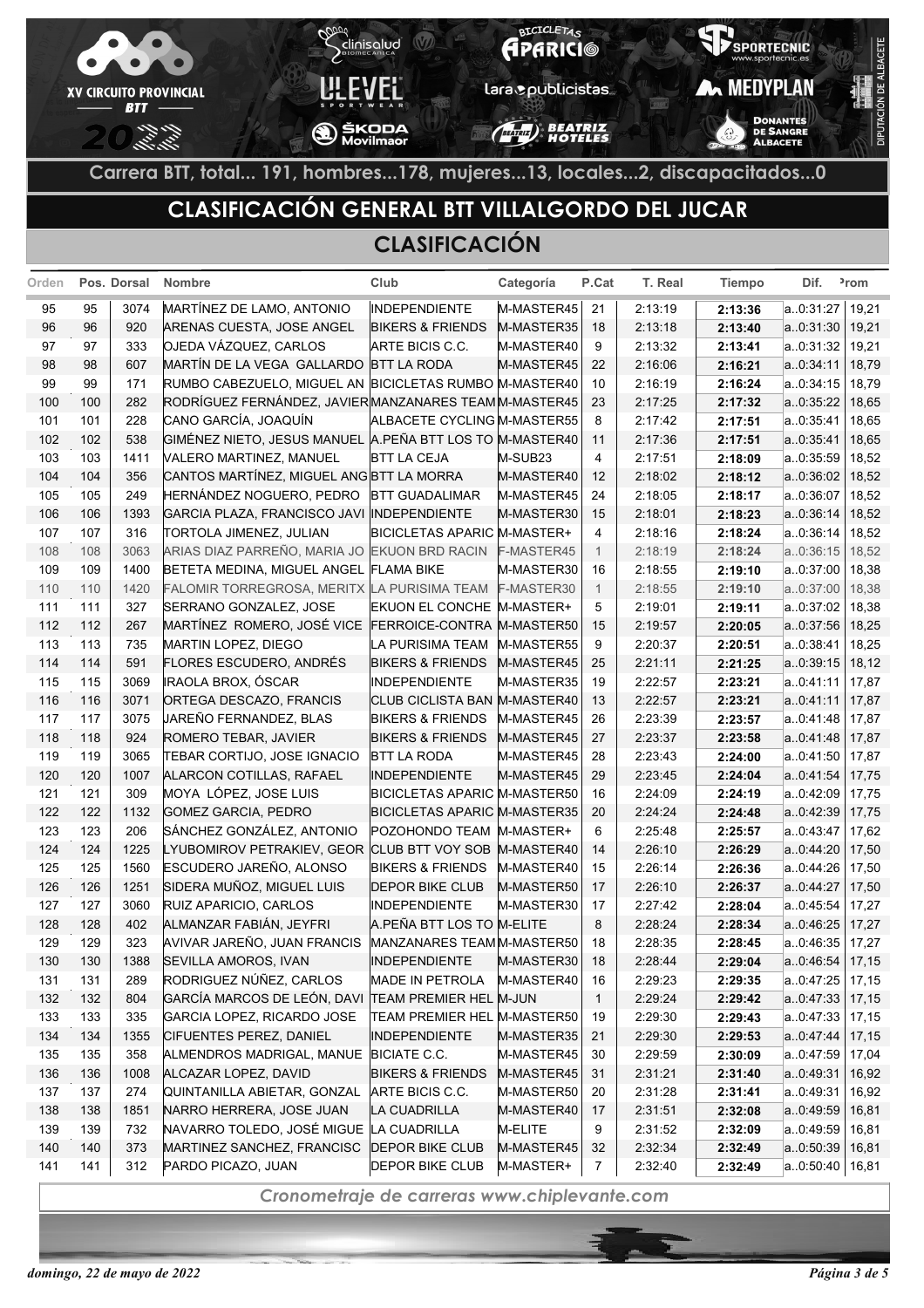

## **CLASIFICACIÓN GENERAL BTT VILLALGORDO DEL JUCAR**

#### **CLASIFICACIÓN**

| Orden |     | Pos. Dorsal | <b>Nombre</b>                                             | Club                               | Categoría  | P.Cat          | T. Real | <b>Tiempo</b> | Dif.           | <sup>2</sup> rom |
|-------|-----|-------------|-----------------------------------------------------------|------------------------------------|------------|----------------|---------|---------------|----------------|------------------|
| 142   | 142 | 412         | ARANDA LAYON, EMILIO                                      | <b>DEPOR BIKE CLUB</b>             | M-MASTER35 | 22             | 2:33:15 | 2:33:29       | a.0.51.19      | 16,70            |
| 143   | 143 | 542         | MARTÍNEZ ROMERO, MARÍA LUIS A PEÑA BTT LOS TO F-MASTER35  |                                    |            | $\mathbf{1}$   | 2:33:53 | 2:34:02       | a0:51:52       | 16,59            |
| 144   | 144 | 372         | GOMEZ GONZALEZ, PEDRO                                     | <b>DEPOR BIKE CLUB</b>             | M-MASTER50 | 21             | 2:34:10 | 2:34:25       | a.0.52.15      | 16,59            |
| 145   | 145 | 3080        | LÓPEZ ALCAHUT , MIGUEL ANGE                               | <b>INDEPENDIENTE</b>               | M-MASTER45 | 33             | 2:34:42 | 2:35:07       | a.0:52:57      | 16,49            |
| 146   | 146 | 851         | VIZCAÍNO, FRANCISCO                                       | <b>INDEPENDIENTE</b>               | M-MASTER40 | 18             | 2:35:25 | 2:35:41       | a.0.53.31      | 16,49            |
| 147   | 147 | 543         | ESCOT INIESTA, JONATAN                                    | A.PEÑA BTT LOS TO M-MASTER35       |            | 23             | 2:36:13 | 2:36:35       | a. 0:54:25     | 16,38            |
| 148   | 148 | 337         | <b>ESCRIBANO PIQUERAS, LUIS</b>                           | <b>BICICLETAS RUMBO M-MASTER55</b> |            | 10             | 2:36:58 | 2:37:09       | a0:54:59       | 16,28            |
| 149   | 149 | 270         | MARTINEZ PASTOR, GABRIEL                                  | BICICLETAS RUMBO M-MASTER50        |            | 22             | 2:36:58 | 2:37:09       | a. 0:54:59     | 16,28            |
| 150   | 150 | 1099        | <b>TERCERO ROLDAN, JOSE</b>                               | ADVENTURE BIKE R M-MASTER40        |            | 19             | 2:37:15 | 2:37:38       | a0:55:28       | 16,28            |
| 151   | 151 | 409         | GONZALEZ SIMARRO, PACO                                    | A.PEÑA BTT LOS TO M-MASTER40       |            | 20             | 2:37:18 | 2:37:38       | a.0.55:29      | 16,28            |
| 152   | 152 | 3072        | VILLENA MARTINEZ, MARÍA SOLE A PEÑA BTT LOS TO F-MASTER40 |                                    |            | $\mathbf{1}$   | 2:37:18 | 2:37:39       | a0:55:29       | 16,28            |
| 153   | 153 | 1094        | TERCERO ROLDAN, YOLANDA                                   | ADVENTURE BIKE R F-MASTER45        |            | 2              | 2:37:17 | 2:37:40       | a0:55:30       | 16,28            |
| 154   | 154 | 1030        | MIRA NAVARRO, MIGUEL                                      | LA CUADRILLA                       | M-ELITE    | 10             | 2:37:32 | 2:37:50       | a.0.55.40      | 16,28            |
| 155   | 155 | 1017        | LOPEZ PEREZ, JOSE JOAQUIN                                 | <b>INDEPENDIENTE</b>               | M-MASTER50 | 23             | 2:38:10 | 2:38:30       | a.0.56:21      | 16,17            |
| 156   | 156 | 718         | LARIO CASTELLANOS, MAURICIO                               | HOMBRES BICIS Y V M-MASTER50       |            | 24             | 2:38:34 | 2:38:57       | a.0.56.48      | 16,17            |
| 157   | 157 | 3066        | MOLINA PÉREZ, DANIEL                                      | <b>INDEPENDIENTE</b>               | M-SUB23    | 5              | 2:38:46 | 2:39:03       | a0:56:54       | 16,07            |
| 158   | 158 | 320         | MAÑAS JIMENEZ, FERNANDO                                   | <b>DEPOR BIKE CLUB</b>             | M-MASTER50 | 25             | 2:38:41 | 2:39:09       | a0:56:59       | 16,07            |
| 159   | 159 | 866         | UTIEL PICAZO, EMILIO JOSE                                 | <b>INDEPENDIENTE</b>               | M-MASTER35 | 24             | 2:39:42 | 2:39:53       | a.0.57.43      | 16,07            |
| 160   | 160 | 766         | ZAMORA ESCRIBANO, CARMEN                                  | <b>MTB MADRIGUERAS F-MASTER35</b>  |            | $\overline{2}$ | 2:39:42 | 2:39:53       | a0:57:43       | 16,07            |
| 161   | 161 | 1561        | NAVARRO CHARCO, ANTONIO                                   | <b>BIKERS &amp; FRIENDS</b>        | M-MASTER35 | 25             | 2:39:39 | 2:40:00       | a.0.57:51      | 16,07            |
| 162   | 162 | 1009        | MARTINEZ RIOS, JUAN ANTONIO                               | <b>INDEPENDIENTE</b>               | M-MASTER45 | 34             | 2:41:14 | 2:41:35       | a.0.59.26      | 15,87            |
| 163   | 163 | 923         | CANO MARTIN, ANSELMO                                      | <b>BIKERS &amp; FRIENDS</b>        | M-MASTER45 | 35             | 2:41:18 | 2:41:37       | a.0.59:27      | 15,87            |
| 164   | 164 | 592         | GONZALEZ TERCERO, LOREN                                   | <b>BIKERS &amp; FRIENDS</b>        | M-MASTER45 | 36             | 2:41:20 | 2:41:37       | a0:59:27       | 15,87            |
| 165   | 165 | 1847        | GARCÍA CÓRDOBA, DAVID                                     | <b>BIKERS &amp; FRIENDS</b>        | M-MASTER40 | 21             | 2:41:15 | 2:41:37       | a.0.59:27      | 15,87            |
| 166   | 166 | 921         | TEBAR RODRÍGUEZ, ANDRES                                   | <b>BIKERS &amp; FRIENDS</b>        | M-MASTER40 | 22             | 2.41.17 | 2:41:38       | a.0.59.28      | 15,87            |
| 167   | 167 | 594         | <b>ORTEGA CASTILLO, RAUL</b>                              | <b>BIKERS &amp; FRIENDS</b>        | M-MASTER40 | 23             | 2:41:19 | 2:41:41       | a.0.59:31      | 15,87            |
| 168   | 168 | 286         | GORGHIU, CEZAR NICU                                       | ALBACETE CYCLING M-MASTER35        |            | 26             | 2:41:48 | 2:42:00       | a.0:59:50      | 15,87            |
| 169   | 169 | 922         | CANO MARTIN, FRANCISCO JOSÉ BIKERS & FRIENDS              |                                    | M-MASTER40 | 24             | 2:42:52 | 2:43:13       | a1:01:04       | 15,68            |
| 170   | 170 | 589         | TEBAR PEREZ, MIGUEL ANGEL                                 | <b>BIKERS &amp; FRIENDS</b>        | M-MASTER55 | 11             | 2:44:30 | 2:44:51       | a1:02:41       | 15,58            |
| 171   | 171 | 301         | COLLADO GONZÁLEZ, ANTONIO                                 | ARTE BICIS C.C.                    | M-MASTER50 | 26             | 2:47:47 | 2:47:58       | a. 1:05:48     | 15,30            |
| 172   | 172 | 306         | LEVIA ALFARO, ANA MARÍA                                   | ARTE BICIS C.C.                    | F-MASTER50 | $\overline{2}$ | 2:47:47 | 2:47:58       | a1:05:48       | 15,30            |
| 173   | 173 | 284         | GIGANTE FERNÁNDEZ, FRANCIS                                | BICIS MANOLIN CAU M-MASTER+        |            | 8              | 2:48:27 | 2:48:39       | a1:06:30       | 15,21            |
| 174   | 174 | 506         | ALCARAZ CRIADO, ANTONIO JES                               | <b>DEPOR BIKE CLUB</b>             | M-MASTER55 | 12             | 2:48:35 | 2:49:01       | a. 1:06:52     | 15,12            |
| 175   | 175 | 3068        | ESCUDERO SANCHEZ, MIGUEL A BIKERS & FRIENDS               |                                    | M-MASTER35 | 27             | 2:49:05 | 2:49:29       | a1:07:19       | 15, 12           |
| 176   | 176 | 3067        | SANCHEZ CASTILLO, MIGUEL                                  | <b>BIKERS &amp; FRIENDS</b>        | M-MASTER35 | 28             | 2:49:05 | 2:49:29       | a1:07:19       | 15, 12           |
| 177   | 177 | 507         | CEBRIAN RONCERO, FERNANDO A PEÑA BTT LOS TO M-MASTER50    |                                    |            | 27             | 2:50:52 | 2:51:11       | a1:09:01       | 14,94            |
| 178   | 178 | 1474        | LÓPEZ SIMARRO, MARIO                                      | <b>TEAM MTB TARAZO</b>             | M-SUB23    | 6              | 2:51:42 | 2:52:07       | a1:09:57       | 14,86            |
| 179   | 179 | 3076        | NAVARRO CANO, CRISTOFER                                   | PEÑA CICLISTA JAR M-ELITE          |            | 11             | 2:52:21 | 2:52:39       | a1:10:30       | 14,86            |
| 180   | 180 | 382         | MADRIGAL MORENO, ENRIQUE                                  | ALBACETE CYCLING M-MASTER50        |            | 28             | 2:53:46 | 2:53:59       | a. 1:11:50     | 14,77            |
| 181   | 181 | 386         | MOYA CANO, IGNACIO                                        | <b>DEPOR BIKE CLUB</b>             | M-MASTER55 | 13             | 2:53:56 | 2:54:09       | a1:11:59       | 14,68            |
| 182   | 182 | 367         | DONATE VALERA, JOSE JAVIER                                | BICICLETAS RUMBO M-MASTER55        |            | 14             | 2:55:07 | 2:55:28       | a. 1:13:18     | 14,60            |
| 183   | 183 | 388         | RAMOS GONZALEZ, ANA BELEN                                 | <b>DEPOR BIKE CLUB</b>             | F-MASTER45 | 3              | 2:56:00 | 2:56:17       | a1:14:07       | 14,52            |
| 184   | 184 | 310         | VILLALBA PELAÉZ, NATIVIDAD                                | BICIS MANOLIN CAU F-MASTER50       |            | 3              | 2:58:36 | 2:58:46       | a1:16:36       | 14,35            |
| 185   | 185 | 305         | TARRAGA MARTÍNEZ, MAXI                                    | <b>DEPOR BIKE CLUB</b>             | F-MASTER50 | 4              | 2:59:37 | 2:59:50       | a1:17:40       | 14,27            |
| 186   | 186 | 1369        | PETROVA TOSHEVA, TSVETINA                                 | <b>INDEPENDIENTE</b>               | F-MASTER35 | 3              | 3:03:37 | 3:03:56       | a1:21:47       | 13,96            |
| 187   | 187 | 392         | GALLEGO PASTOR, MIGUEL                                    | <b>DEPOR BIKE CLUB</b>             | M-MASTER55 | 15             | 3:04:04 | 3:04:20       | a1:22:11       | 13,89            |
| 188   | 188 | 391         | CABAÑERO ARMERO, ANA                                      | DEPOR BIKE CLUB                    | F-MASTER55 | $\mathbf 1$    | 3:04:04 | 3:04:20       | a1:22:11 13,89 |                  |